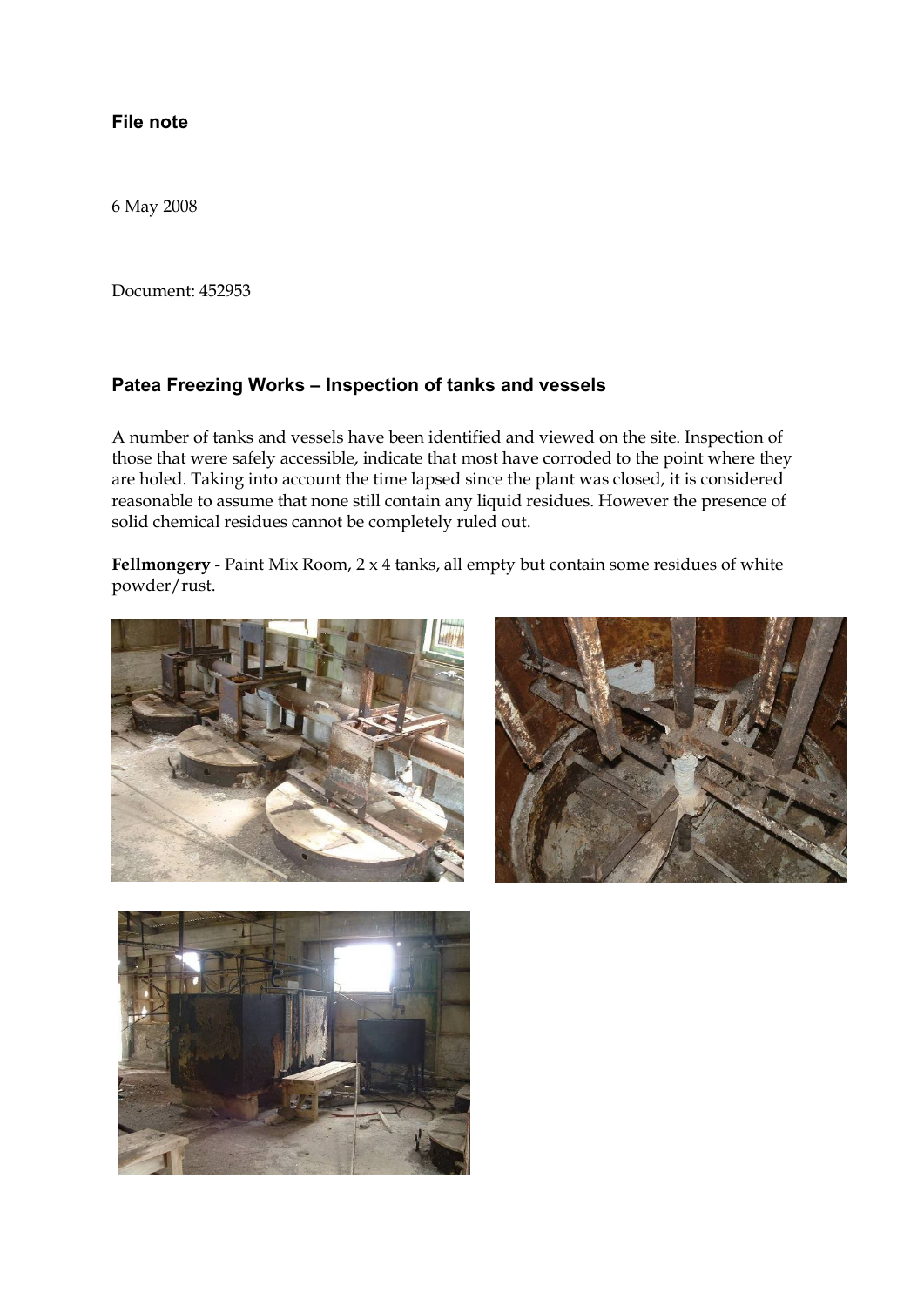

# **Effluent Treatment Plant Manure Store**

3 vessels, completely rusted through at the base, empty.



2 blue vessels, possible pressure vessels for air/water, the roof is collapsing and it was not safe to enter.



**Manure Works Dry Rendering**<br> **Dry Rendering**<br>
On upper level,



On upper level, no safe access. Probably a rendering vessel- unlikely to have contained hazardous materials